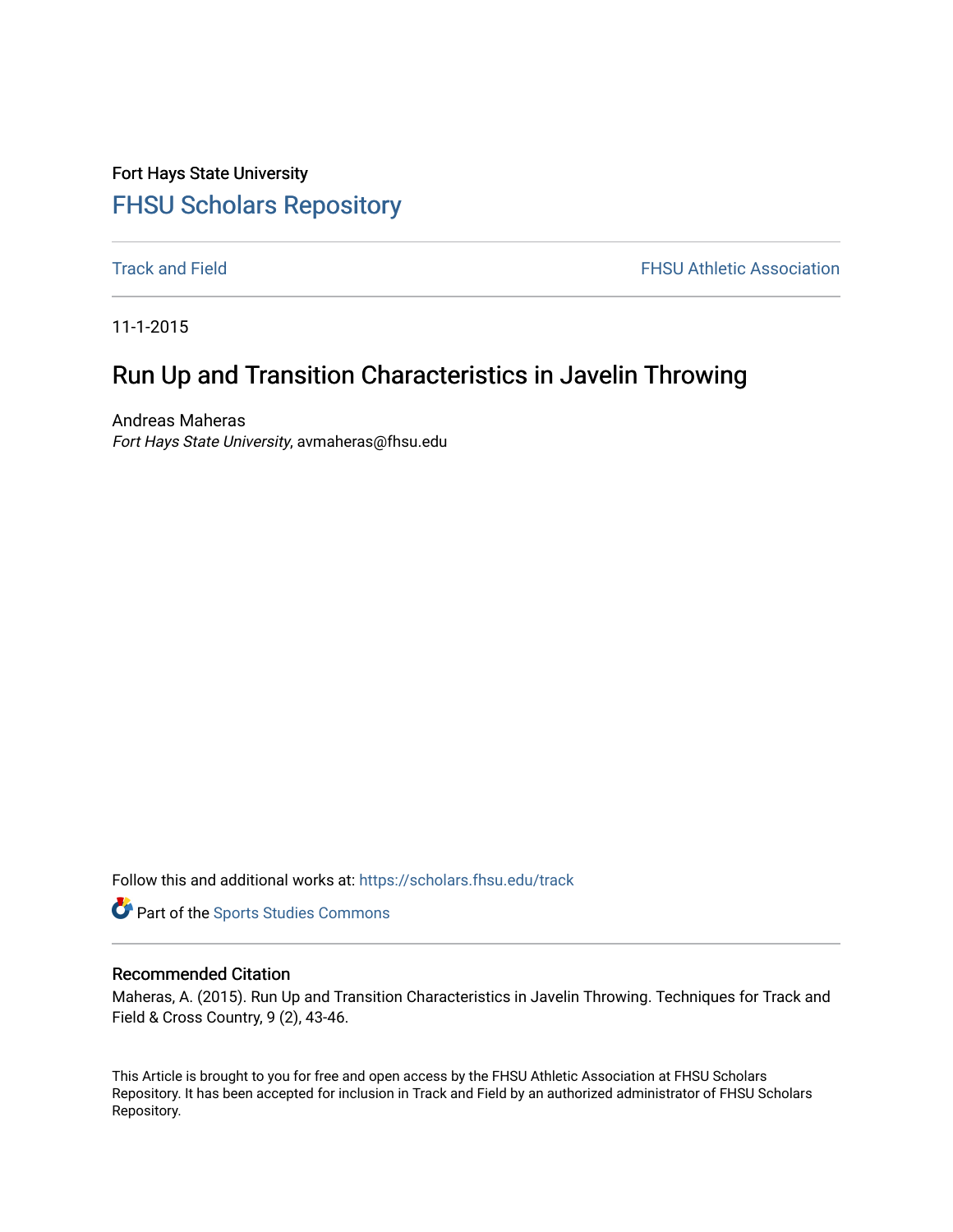# **RUN UP AND NSTIO** HVA

# **CHARACTERISTICS IN JAVELIN THROWING ANDREAS V. MAHERAS, PH.D.**

I in the course of a javelin throw the main goal is to develop the greatest possible javelin velocity before release.<br>Although how this is accomplished hardly matters, for most throwers, sound biomechanical execution will op the greatest possible javelin velocity before release. Although how this is accomplished hardly matters, for most throwers, sound biomechanical execution will produce the best performance. A discussion about javelin velocity will mount importance in developing maximum velocity under conrrol, both during the run up and the transition phases. The run up and the transition should be one smooth, rhythmical activity ordinarily consisting of thirteen or fifteen steps. The transition phase includes the javelin withdrawal which usually occurs during the second step of that phase.

#### **THE RUN UP**

Rarely does the run up phase need to be longer than eight steps (figure 1). Too often, longer run ups result in excessive speed which creates the conditions for loss of rhythm and a slowing down during the transition phase. For all practical purposes, i.e., specificity of training and rhythm establishment, it is a good idea that the thrower uses the same number of steps throughout her career. lf in the early years, the run up is shorter, that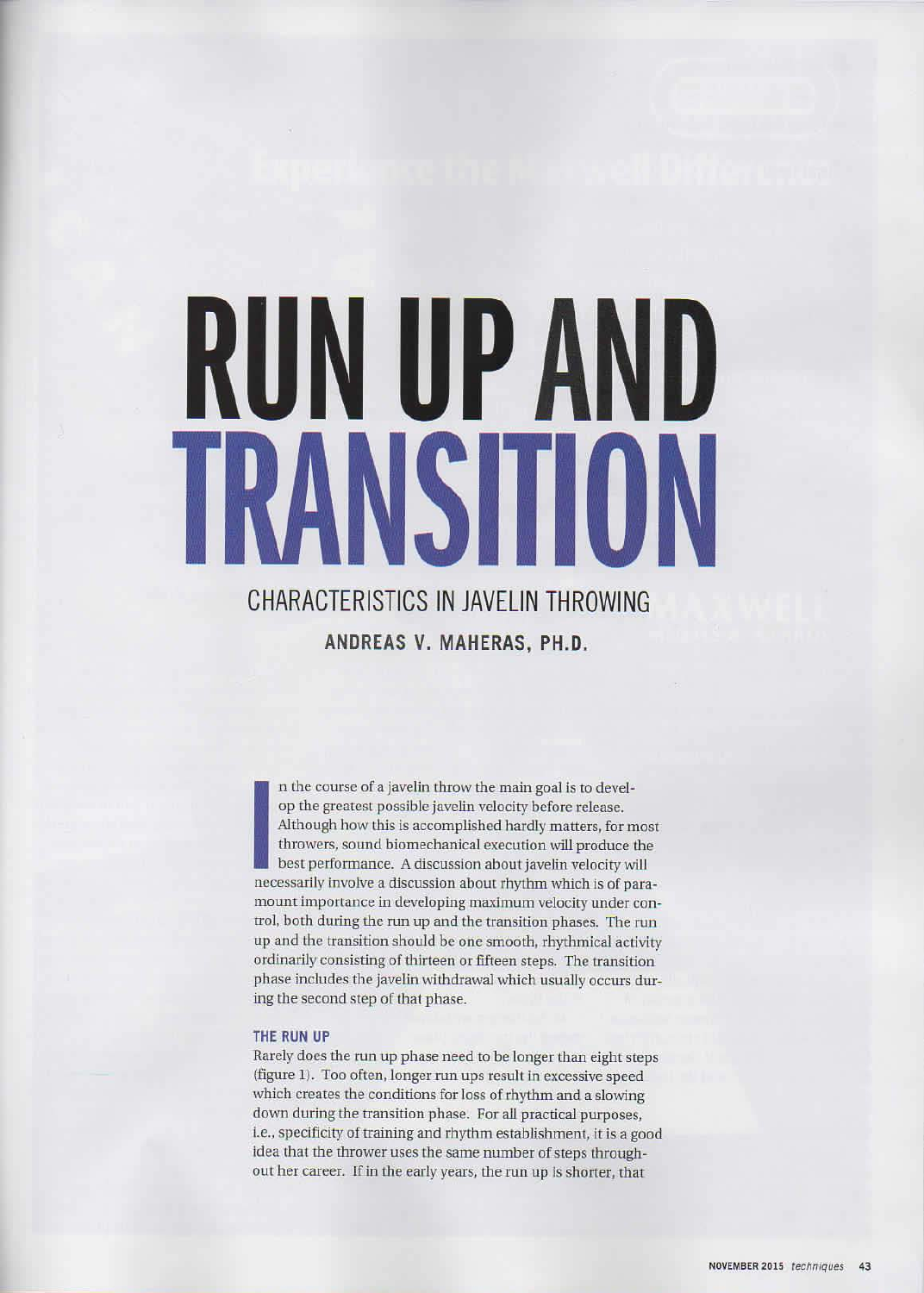# **RUN UP AND TRANSITION**





will be because the steps are shorter and slower not because they are fewer. As experience improves, the length of the run up will increase alike. Below, a rudimental 15-step execution is briefly described with eight run up and seven transition steps.

In a proper run up, the thrower stands just behind the check mark facing straight forward and the javelin comfortably supported above shoulder level with the tip down from horizontal. The thrower starts the run up by stepping on the check mark with the right foot and begins to run smoothly forward bringing the left foot forward (step one) and the throwing arm also moving rhythmically to the movemem of the legs. The intensity of the rhythm gradually increases with each step. After executing eight steps, the right foot should hit the second check mark (if the thrower uses one), and the rransition phase begins.

#### **THE TRANSITION**

As the right foot hits the second mark, the tight hand moves naturally and rhythmically forward. This movement continues while the javelin hand starts moving back and the left foot (step one in the transi-

tion phase) contacts the ground. The backwards movement of the javelin continues as the right foot comes forward to conclude step two of this phase, and the javelin withdrawal is either completed in this step or concludes when the left foot touches down again in step three of the transition (figure 2). For the next two steps, four and five, the javelin remains withdrawn and left behind as the thrower moves forward. Following, a longer step with the right foot is executed as far as possible and without tension to complete step 6 of the transition. This exaggerated sixth step with the right leg/foot forces a shorter last step with the left foot, step seven in the transition, which is the plant of the throw.

As the thrower withdraws the javelin during the transition phase, the legs continue their task of driving dynamically forward to further accelerate the throwerjavelin system. All this culminates in the sixth, also called the penultimate, step to prepare the body for the final effort of the throw. Before the penultimate step, the run is fairly uniform with acceleration such that that it allows the thrower to achieve the optimum velocity for the ensuing throw. As the left foot pushes off in step five of the transition phase, the withdrawal of the javelin has already been completed and at this point the upper body and to a lesser extend the hips turn sideways. The push off of the left foot during the penultimate step creates a cross step while the thrower is airborne. The landing of the right foot to complete the penultimate stride, step six, is quickly followed by the landing of the left foot which completes the seventh and last step of the transition phase.

I 1 l l

I

#### **TRANSITION STEPS RELATIONSHIPS**

Over many years of analyses and observations. a numerical relationship was developed between the last two strides of the throw. This relationship in terms of both length and time seems to be extremely important for the throw. According to the veteran biomechanist, Terauds (1985), errors in this ratio upset the rhythm and damage the throw. Ile further postulated that the proper relationship between the last two strides is the key to a good throw.

The execution of the sixth and seventh steps should be such that the ratio between those two steps in distance is approximately 1.62 (figure 2). That means that the length of the penultimate